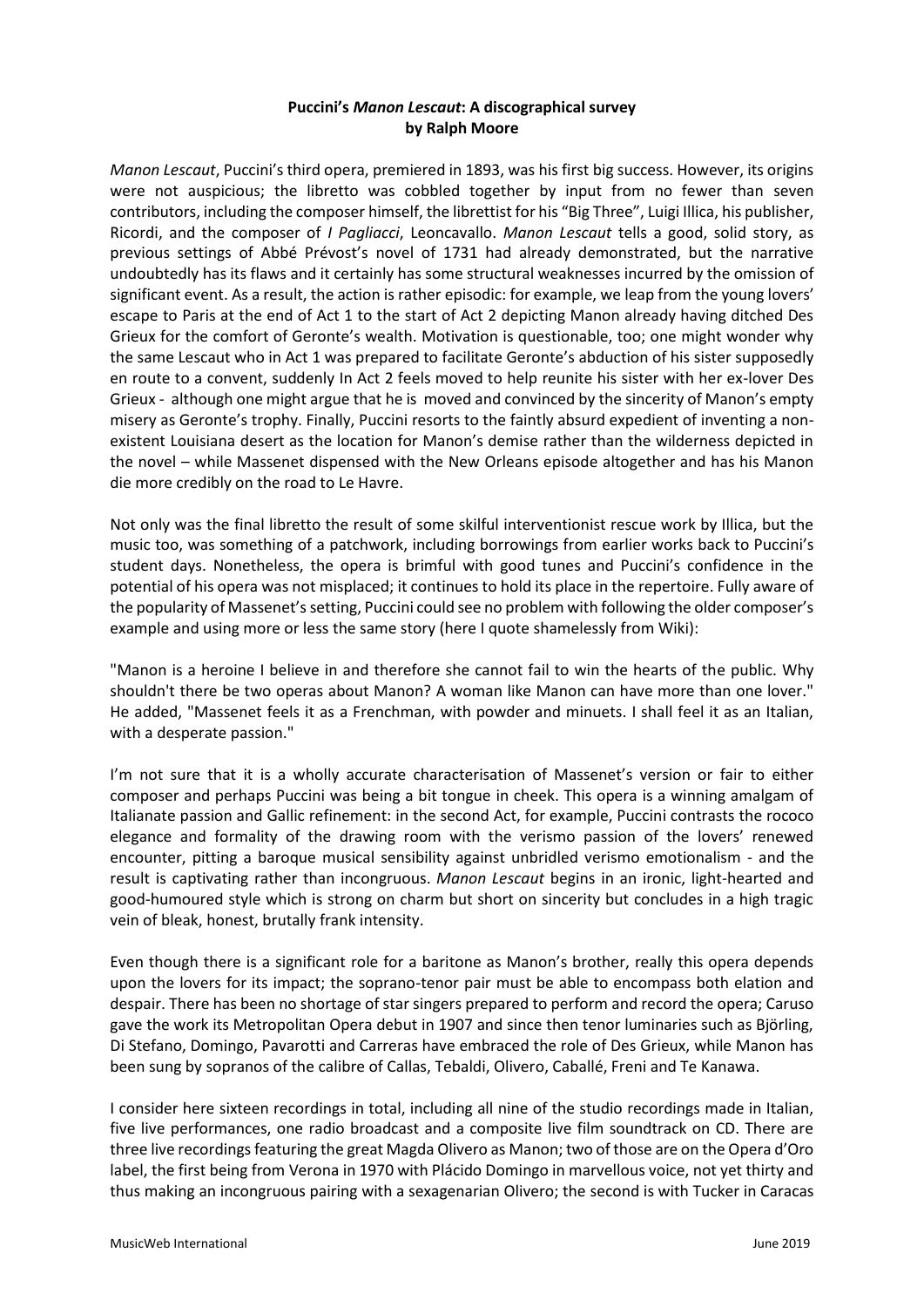in 1971. The singing in both is superlative and their dramatic impact unrivalled – perhaps Kiri should have modelled herself more, in her studio recording, on how Olivero lives and animates Manon's torment in Act 4 - but unfortunately the sound in the former is so congested that I must reluctantly discard it as unrecommendable except to die-hard aficionados inured to lousy sonics. The recording of the Caracas performance, however, is in bearable sound, if still hard on the ear, so I have included it here in this survey. Also included is a third live performance with Olivero from Amsterdam in 1964, again in better sound but with considerably less stellar co-singers.

You can drop in on all three of those via YouTube, to hear the phenomenon that was Olivero and decide for yourself. They are perhaps more curiosities than prime recommendations, but I derive great pleasure from them and find myself talking them up as I write. They preserve some remarkable artistry; if only they had been captured on better equipment.

*Manon Lescaut* has from the start has been quite fortunate on record, making choice difficult. Some consider this to be the tenor's opera, others the soprano's, but there's no shortage of beautifully sung, dramatically successful options, so personal taste in singers must dictate a preferred version. The main difficulty has been in casting a Manon who has the vocal maturity and artistic skill to carry off the demands of the role but still sound like a teenager. No-one has quite succeeded, but some come closer than others. Tenors can, if they choose, simply to "stand and sing" and some, like De Monaco and Tucker, successfully deploy their best "can belto" mode, but Puccini was very specific in his markings and considerable subtlety is required if he is to be obeyed; perhaps the closest we come to the ideal Des Grieux may be found in any one or all three of Björling's performances here, two live and one studio-made.

I should add that my MWI colleague Ian Lace posted [a comparative review](http://www.musicweb-international.com/classrev/2001/Jan01/Manon_Lescaut.htm) of seven audio recordings and the Glyndebourne video version of *Manon Lescaut* back in 2001. My survey complements his and we are by no means much at odds in our conclusions.

## **The Recordings**

**Lorenzo Molajoli – 1930** (studio; mono) Arkadia; Quadromania (paired with *Madama Butterfly*) Orchestra and Chorus - Teatro alla Scala

Manon Lescaut - Maria Zamboni Des Grieux - Francesco Merli Lescaut - Lorenzo Conati Geronte - Attilio Bordonali Edmondo - Giuseppe Nessi Una voce sola - Anna Masetti-Bassi L'oste - Aristide Baracchi Il maestro di ballo - Giuseppe Nessi Un sergente degli arcieri - Aristide Baracchi Lampionaio - Giuseppe Nessi Un comandante di Marina - Natale Villa

I know how tedious are those collectors who bang on about the good old days of singing, but even a cursory listen to this recording is enough to give you pause for thought about just how good the standard of singing and conducting was back in the earlier part of the 20C – once you get over a rather thin, hard-voiced Edmondo, who is Giuseppe Nessi, the first Emperor in *Turandot* and who takes three comprimario roles. Few apologies need to be made for the quality of the – admittedly edgy, quavery sound, as long as you listen with a pinch of good will. The soloists are very clear and there is only minimum distortion in the ensembles; one soon forgets the venerable age of the recording and is caught up in the sweep of the drama. Merli's fast vibrato and intense, vibrant vocal production were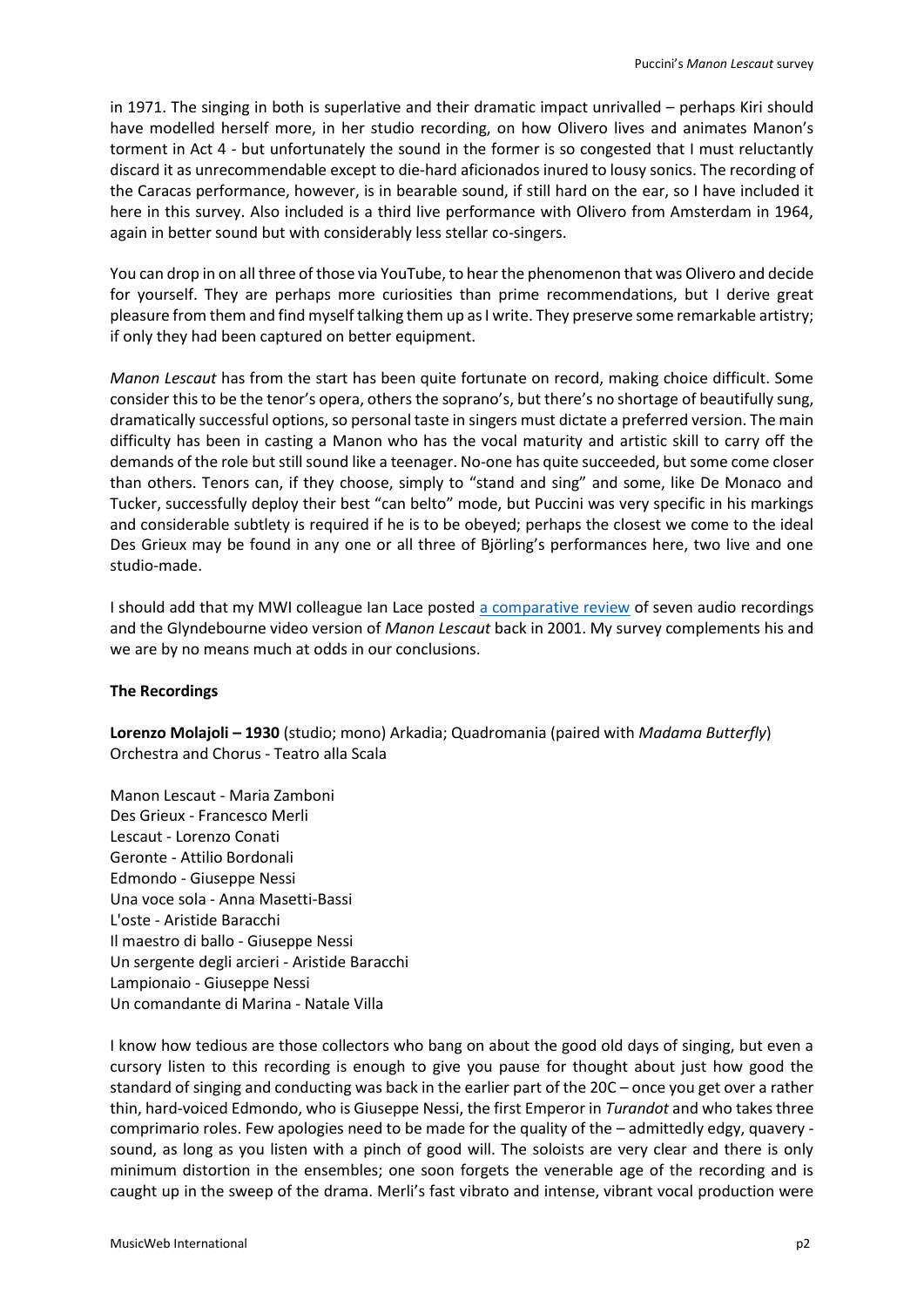not to refined British tastes - the Covent Garden critics finished him - but the Italians loved him, as do I. If he were singing today, he would be a superstar.

Maria Zamboni immediately displays the winning combination of a healthy lower register and a clear, ringing tone suggestive of youth. Baritone Lorenzo Conati – wrongly designated in the bargain 4 CD Quadromania issue as tenor – has a nice, clean, resonant voice. Molajoli's direction borders on the hectic and an enthusiastic chorus adds to the zest of proceedings.

Its sonic limitations exclude this from being recommendable except as a supplement for those who enjoy historic accounts but the aficionado will want to hear it.

**Giuseppe Antonicelli – 1949** (live; mono) Naxos Orchestra and Chorus - Metropolitan Opera

Manon Lescaut - Dorothy Kirsten Des Grieux - Jussi Björling Lescaut - Giuseppe Valdengo Geronte - Salvatore Baccaloni Edmondo - Thomas Hayward Una voce sola - Jean Madeira L'oste - George Cehanovsky Il maestro di ballo - Alessio De Paolis Un sergente degli arcieri - Clifford Harvuot Lampionaio - Paul Franke Un comandante di Marina - Osie Hawkins

Neatly cleaned up, although still susceptible to a bit of blare and distortion, the mono sound here is acceptable, allowing us to hear not only Jussi Björling in his youthful prime but also a cast of distinguished Met regulars, including Jean Madeira as the madrigal soloist, an elegant Thomas Hayward as Edmondo and various other luminaries. Björling was new to the role of Des Grieux here – the only other new role he learned after leaving the Royal Swedish Opera was Don Carlo - having made his operatic debut as the Lamplighter in *Manon Lescaut* a decade earlier. He is virility incarnate without being too macho for a lovestruck aristo, and you could hardly find two singers better suited to their roles than Valdengo and Baccaloni. Dorothy Kirsten has a pretty, rather shallow soprano and is one of the few singers able to sound authentically fresh and alluring; she has some approximation of a lower register to call on in her desperate last scene and is no mean actor. She could surely make a bit more of the deeper emotion in "In quelle trine morbide" but is slightly harried there by Antonicelli's swift tempo, even though her line is beautiful.

I am not at all familiar with conductor Antonicelli; he generally directs in a brusque, no-nonsense manner typical of the era.

The brittle sound and the existence of two more recordings featuring Björling prevent this from being a primary recommendation but it affords much pleasure.

**Federico Del Cupolo – 1953** (radio broadcast; mono) Warner Fonit; Cantus Orchestra and Chorus - RAI Torino

Manon Lescaut - Clara Petrella Des Grieux - Vasco Campagnano Lescaut - Saturno Meletti Geronte - Pier Luigi Latinucci Edmondo - Tullio Panè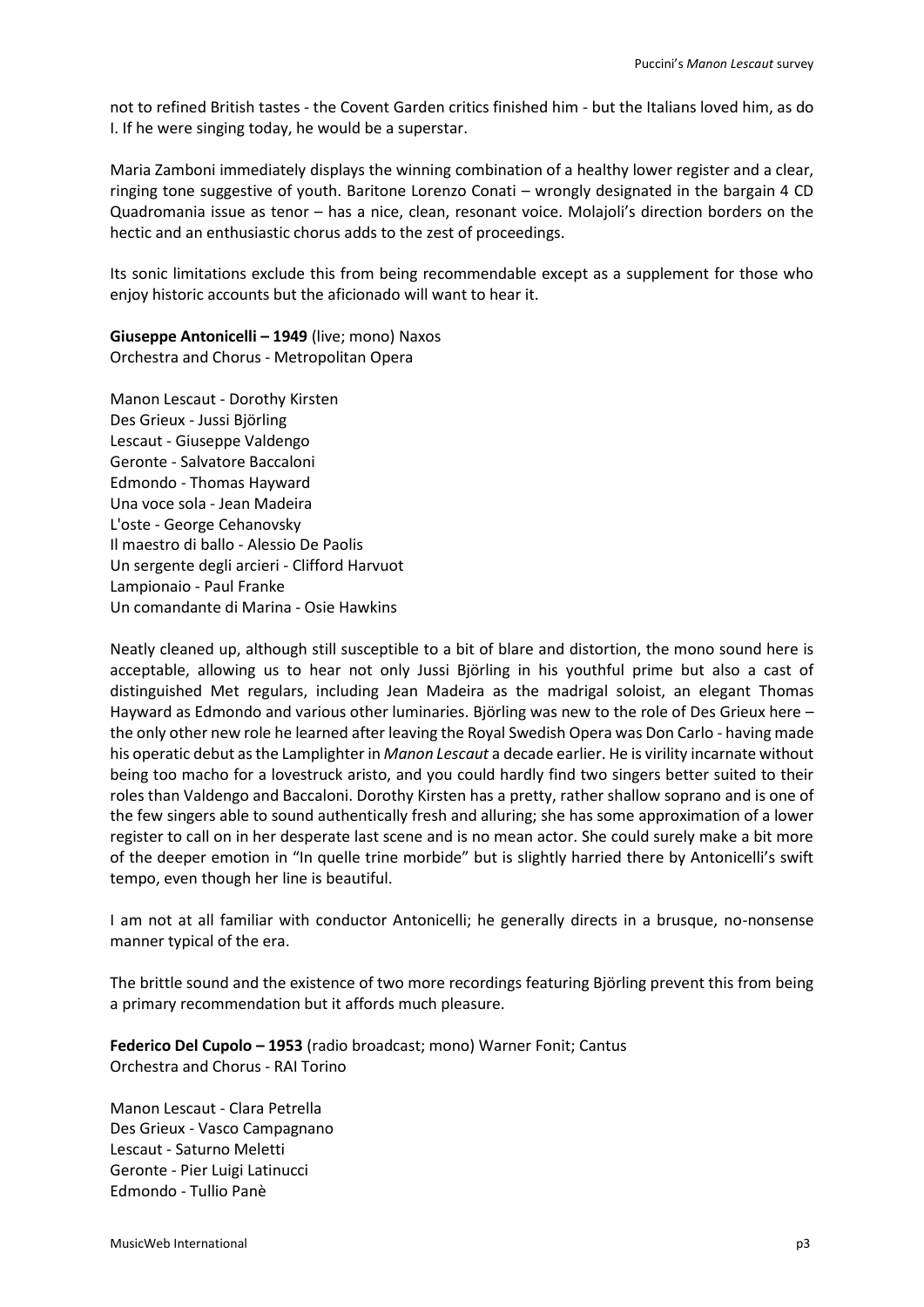Una voce sola - Ortensia Beggiato L'oste - Mario Anselmi Il maestro di ballo - Tommaso Soley Un sergente degli arcieri - Piero Poldi Lampionaio - Tullio Panè Un comandante di Marina - Mario Anselmi

The first pleasant surprise is that, despite being a radio broadcast rather than a studio recording, this has rather better mono sound than the RCA recording with Björling the following year. None of the names in the cast here is especially famous, with the possible exception of Clara Petrella, who should in any case be better known and remembered today. The tenor, Vasco Campagnano, made three recordings for Cetra and is considerably better here than he was as Dick Johnson. There he sounded under-powered, but here he is, if anything, a bit strenuous and lachrymose. However, like Del Monaco, what he lacks in subtlety he makes up for with energy, attack and volume and he is certainly passionate. Bass-baritone Saturno Meletti was another Cetra regular and recorded an excellent Ford to Taddei's Falstaff; I like his fast vibrato and genial, incisive manner. I do not know the singer who tackles Edmondo but he has a neat, attractive voice and is a good foil to Campagnano; he also doubles up as the Lamplighter. The Geronte is a bit weak – after all, Verdi asked for a "basso brillante" in the role - but not damagingly so and he is characterful.

Petrella, yet another established Cetra artist, is clearly the star here, for all Campagnano's histrionics. She has an "old-school" voice, clear and even throughout its two well-developed registers and sounds young without pouting or wheedling – in fact, no other Manon Lescaut impersonates our eponymous heroine so successfully, but Petrella was renowned as an outstanding verismo singer-actress. Her vocal technique, too, is so perfect as to make the listener forget it and she pierces the heart of the drama in her big death scene.

I love the swing and release of the conducting here – again, I know next to nothing about Del Cupolo except that he had an inordinately long career and is at the helm of a couple of vintage recordings I esteem. He specialised in opera and it shows. The Intermezzo is the most passionate of any I have heard, including Sinopoli; indeed, the whole performance burns with conviction.

## **Francesco Molinari-Pradelli – 1954** (studio; stereo) Decca

Orchestra and Chorus - Santa Cecilia

Manon Lescaut - Renata Tebaldi Des Grieux - Mario Del Monaco Lescaut - Mario Borriello Geronte - Fernando Corena Edmondo - Piero De Palma Una voce sola - Luisa Ribacchi L'oste - Antonio Sacchetti Il maestro di ballo - Adelio Zagonora Un sergente degli arcieri - Antonio Sacchetti Lampionaio - Angelo Mercuriali Un comandante di Marina - Dario Caselli

It had been a while since I had heard this recording when I began this survey, but I have to say that revisiting it reminded me that it really is a knock-out. Despite a little rawness or shrillness on the odd top note from Tebaldi and the occasional roughness in Del Monaco's delivery, they are both in pristine voice; time and again I found myself thinking, "That's what I call operatic singing". It's true that Del Monaco is too stentorian in his opening arioso "Tra voi belle, brune e bionde" – hardly as per Puccini's marking "Con grazia" – and Björling finds much more poetry in Des Grieux's music, but we can revel in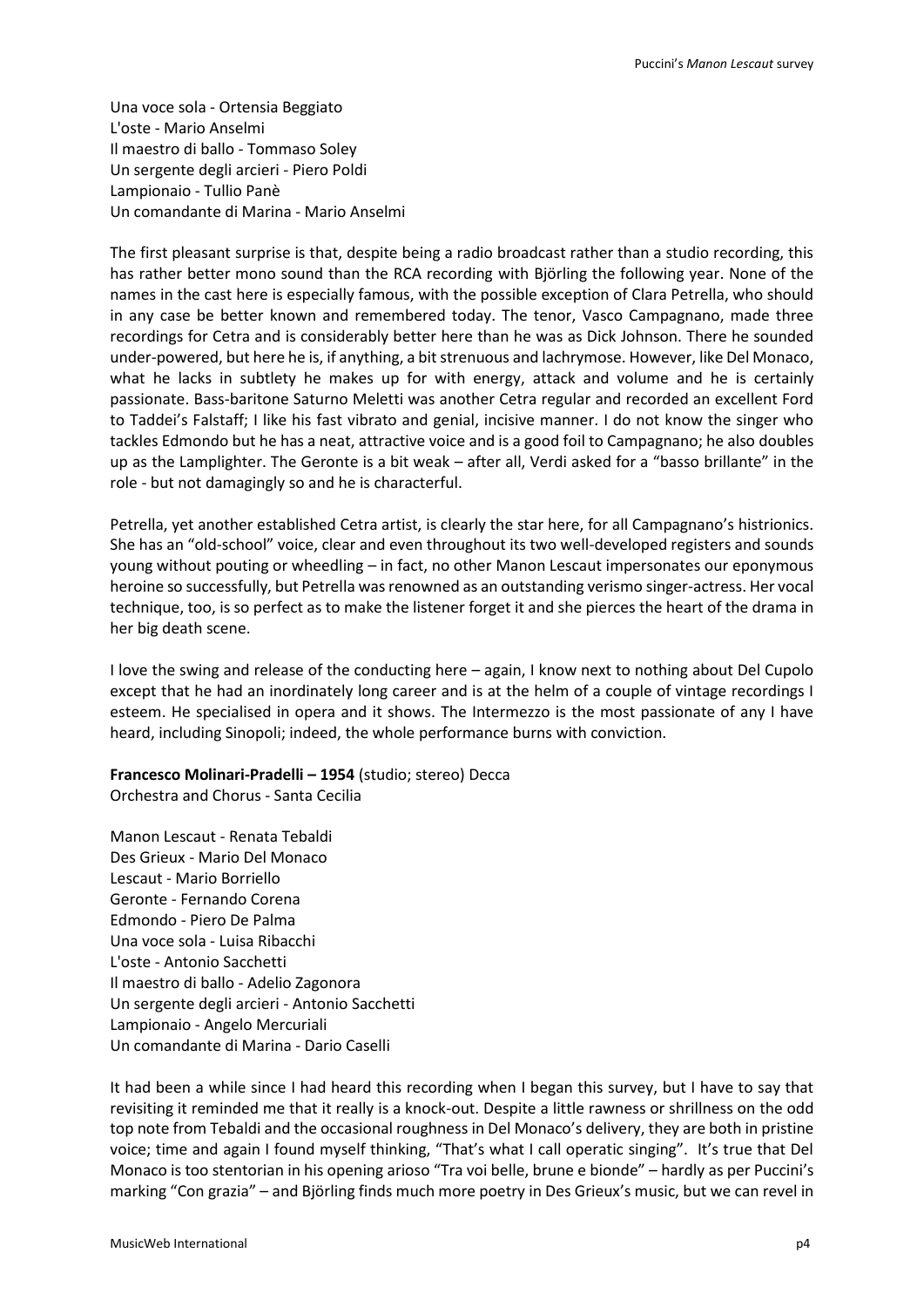the sheer sound Del Monaco makes and he is by no means without feeling. The supporting cast is a very strong bunch of regulars and Molinari-Pradelli strikes me as very much at home on the Puccinian idiom, as good as Serafin, if less inclined to employ rubato and more intent on generating propulsion. Tebaldi never had Callas' acuity with the text, but she simply has so much voice; "In quelle trine morbide" is a delicate, then full-voiced, highpoint of her considerable art. Del Monaco's tenor is decidedly more resonant, effulgent and secure than Di Stefano, who was beginning to over-sing by 1957. Neither Tebaldi nor Callas sounds especially like a headstrong teenager but that is an almost impossible requirement for this role.

On balance, for singing per se, I don't think this vintage recording has ever been surpassed, even if others have found more subtlety and expressivity in the use of the words.

**Ionel Perlea – 1954** (studio; mono) RCA Orchestra and Chorus - Teatro dell'Opera di Roma

Manon Lescaut - Licia Albanese Des Grieux - Jussi Björling Lescaut - Robert Merrill Geronte - Franco Calabrese Edmondo - Mario Carlin Una voce sola - Anna Maria Rota L'oste - Plinio Clabassi Il maestro di ballo - Mario Carlin Un sergente degli arcieri - Franco Calabrese Lampionaio - Mario Carlin Un comandante di Marina - Plinio Clabassi

The obvious caveat here is the harsh, mono sound  $-$  all the more of a pity given that the contemporaneous Decca recording was already being made in good stereo. The other drawback is the mature sound of Licia Albanese's Manon; she can sound a bit like Des Grieux's auntie although she was only in her mid-forties here. That is a disadvantage she shares with Caballé but much of her singing is rich, warm and characterful; she was among the most expressive and intense of singers. Both "In quelle trine morbide" and "Sola, perduta, abbandonata" are suffused with deep emotion and the presence of a developed lower register and singing top notes help to explain why she sang successfully in a career spanning over five decades. One might equally argue that Robert Merrill's magnificently resonant baritone is too heroic for Lescaut, who is in fact something of a weak and flaky individual, being first being prepared to pack his sister off to a life as a high-class prostitute rather than deliver her to the convent, then has a change of heart only to be instrumental in her downfall when she is caught absconding alongside Des Grieux with the jewels given her by her elderly keeper. Still, as well as singing marvellously, Merrill is humorous and ironic in his exchanges; there really is no better Lescaut to be heard.

Nonetheless, as soon as we hear the leading male voices here, we are in operatic heaven, peaky sonics notwithstanding; the listener's ears prick up every time Merrill opens his mouth, Mario Carlin is a melodious Edmondo and basses Franco Calabrese and Plinio Clabassi are rich and sonorous; furthermore, all four combine to take on the other minor roles, too. Above all those, however, soars the virile, plangent tenor of Jussi Björling, as winning a Des Grieux as any on record.

Perlea's conducting is fluid and affectionate, managing to enhance subtleties without drawing attention to itself.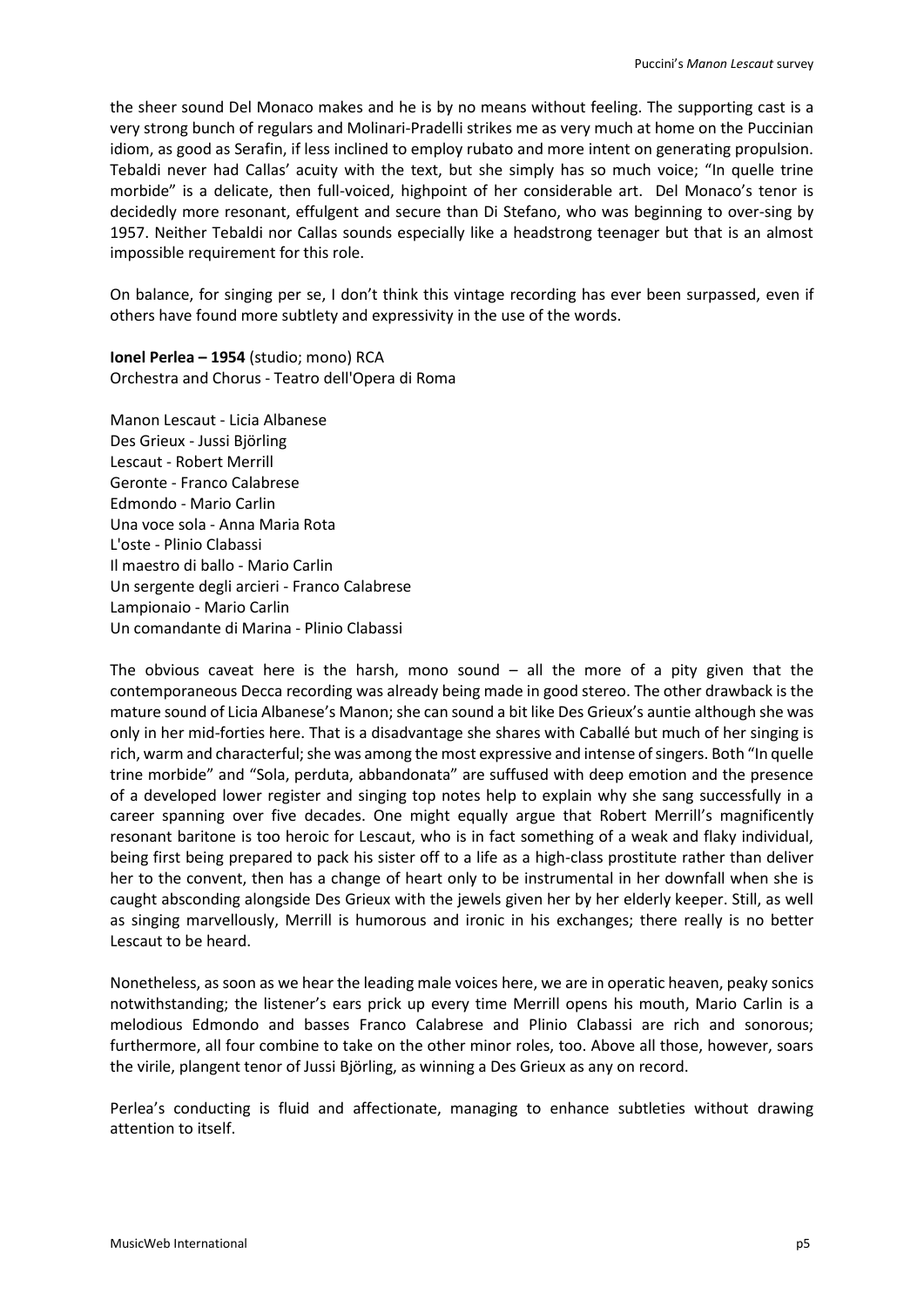I hesitate to identify this as a front-runner but if you are tolerant of its sonic limitations there is none better – unless it is one of the other two, vintage recordings starring Björling, as anyone who loves this opera will want to hear him sing it.

**Dimitri Mitropoulos – 1956** (live; mono) Melodram; West Hill Archives; Walhall; Pristine Orchestra and Chorus - Metropolitan Opera

Manon Lescaut - Licia Albanese Des Grieux - Jussi Björling Lescaut - Frank Guarrera Geronte - Fernando Corena Edmondo - Thomas Hayward Una voce sola - Rosalind Elias L'oste - George Cehanovsky Il maestro di ballo - Alessio De Paolis Un sergente degli arcieri – Calvin Marsh Lampionaio - James McCracken Un comandante di Marina - Osie Hawkins

Newly released by Pristine in their splendid XR remastering, this recording has claims to superiority over the famous studio recording of two years previously, especially now that its refurbished sound allows us to hear more vividly the drama and immediacy of a live, stage performance which clearly caught fire. Mitropoulos always brought a special energy to his conducting – he brings a swing and lilt to the score like no other conductor - and his cast is inspired. However, his account of the famous Intermezzo is a bit choppy and lacks the grand Romantic thrust brought to it by Sinopoli and Levine – and of course the mono sound, however well refurbished, robs it of velour.

Fine artist though Met regular Frank Guarrera was, his substitution for Robert Merrill must give some cause for regret, as Merrill was an incomparable Lescaut in that studio version under Perlea. Nonetheless, the supporting cast is really first-rate and features half a dozen famous – or soon to be famous – names, like Rosalind Elias and James McCracken – very noticeable as an Otello-voiced Lamplighter. Thomas Hayward is once more an elegant Edmondo, as he was in the 1949 recording, Corena is a burly, vivid Geronte and Björling is in gleaming, voice, as he was right up until his untimely death. For some reason, although this is two years after their studio recording, both he and Albanese sound more youthful here, live on stage, although she cannot shake off a certain matronliness of tone, intrinsic to her voice – but what a lovely "In quelle trine morbide" she sings, earning deserved applause. She has such great technique, too: pinging top notes, secure trills, lovely integration of registers – a proper singer. You can hear just how big their voices are when they reach the climax of their duets; neither drowns out the other, both are very audible and it's thrilling.

There is not so great a difference between what we hear in 1956 and the 1954 studio version that I would urge anyone to replace that with this – both are splendid but certain things like Björling's top notes are even more striking live and I like the extra Romantic indulgence Mitropoulos brings to proceedings. It is also gratifying to hear the ecstatic audience reaction to highlights like "Donna non vidi mai" even if they do interrupt the action – and I know some people like the extra atmosphere imparted by the inclusion of Milton Cross' announcements. On the other hand, the clarity of the studio recording and Merrill's presence might swing it for others. Just make sure you hear one of the three souvenirs we have of one of Björling's greatest, favourite roles.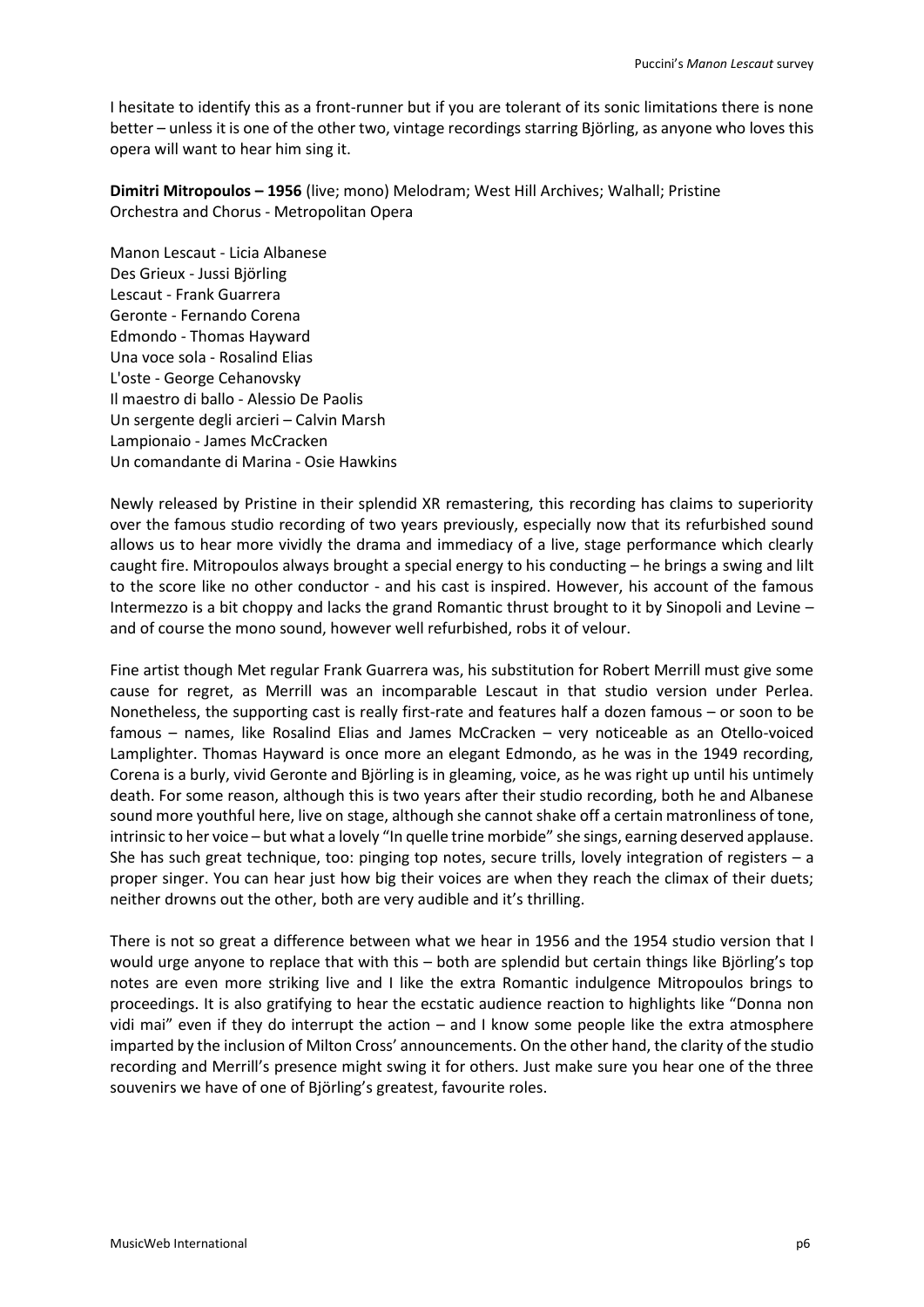**Angelo Questa – 1956** (live composite audio recording of a television film; mono) Great Opera Performances Orchestra and Chorus - RAI Milano

Manon Lescaut - Clara Petrella Des Grieux - Giancinto Prandelli Lescaut - Enzo Sordello Geronte - Vito de Taranto Edmondo - Ezio De Giorgi Una voce sola - Miti Truccato Pace L'oste - Christiano Dalamangas Il maestro di ballo - Gino Del Signore Un sergente degli arcieri - Bruno Cioni Lampionaio - Walter Artioli Un comandante di Marina - Salvatore Catania

This has been transferred from a RAI film made for television which you may see on YouTube and was broadcast on the BBC in 1957 – and it's pretty hammy! The mono sound here is somewhat harsh and distant with some background interference - not quite as good as the radio broadcast starring Petrella three years earlier but perfectly listenable, even if everything sounds rather removed.

Petrella is here partnered by Giancinto Prandelli, whose tenor is subtler than Vasco Campagnano's but also has an oddly "white", plaintive timbre which I do not find wholly attractive. Nonetheless, he rises to the drama of the last scene, keeping up with one of the great "singing actresses" of the 50's. Enzo Sordello makes a sound, vivid Lescaut and Petrella is as fine as ever, but on balance I think her earlier recording is superior both in terms of sound and co-singers. However, that Cetra recording is currently expensive everywhere I have looked and it might be that you can find this one more cheaply, in which case you will still have Petrella, who is vocal gold.

**Tullio Serafin – 1957** (studio; stereo) EMI Orchestra and Chorus - Teatro alla Scala

Manon Lescaut - Maria Callas Des Grieux - Giuseppe di Stefano Lescaut - Giulio Fioravanti Geronte - Franco Calabrese Edmondo - Dino Formichini Una voce sola - Fiorenza Cossotto L'oste - Carlo Forti Il maestro di ballo - Vito Tatone Un sergente degli arcieri - Giuseppe Morresi Lampionaio - Franco Ricciardi Un comandante di Marina - Franco Ventriglia

This was Callas' last La Scala recording, made in July 1957 after a punishing recording schedule including *Turandot*; we are fortunate to find her and Di Stefano in such splendid voice knowing how soon they would both start running into more serious and frequent vocal difficulties. Callas' mentor Serafin is in good form, too; fleet and light in the bustling crowd scenes and indulgently permissive of rallentandos for his singers in plush outpourings like "Donna non vidi mai". This technique of placing intimate reflective revelations of inner thoughts against frenetic action is almost a cliché - or at least a trademark trope - in Puccini's operas, but he is such a skilled craftsman it works every time, whether in *La Bohème*, *La rondine* or *Turandot*, and here it exercises its magic as he homes in on the feisty protagonist and the naive hero gamely battling against worldly cunning.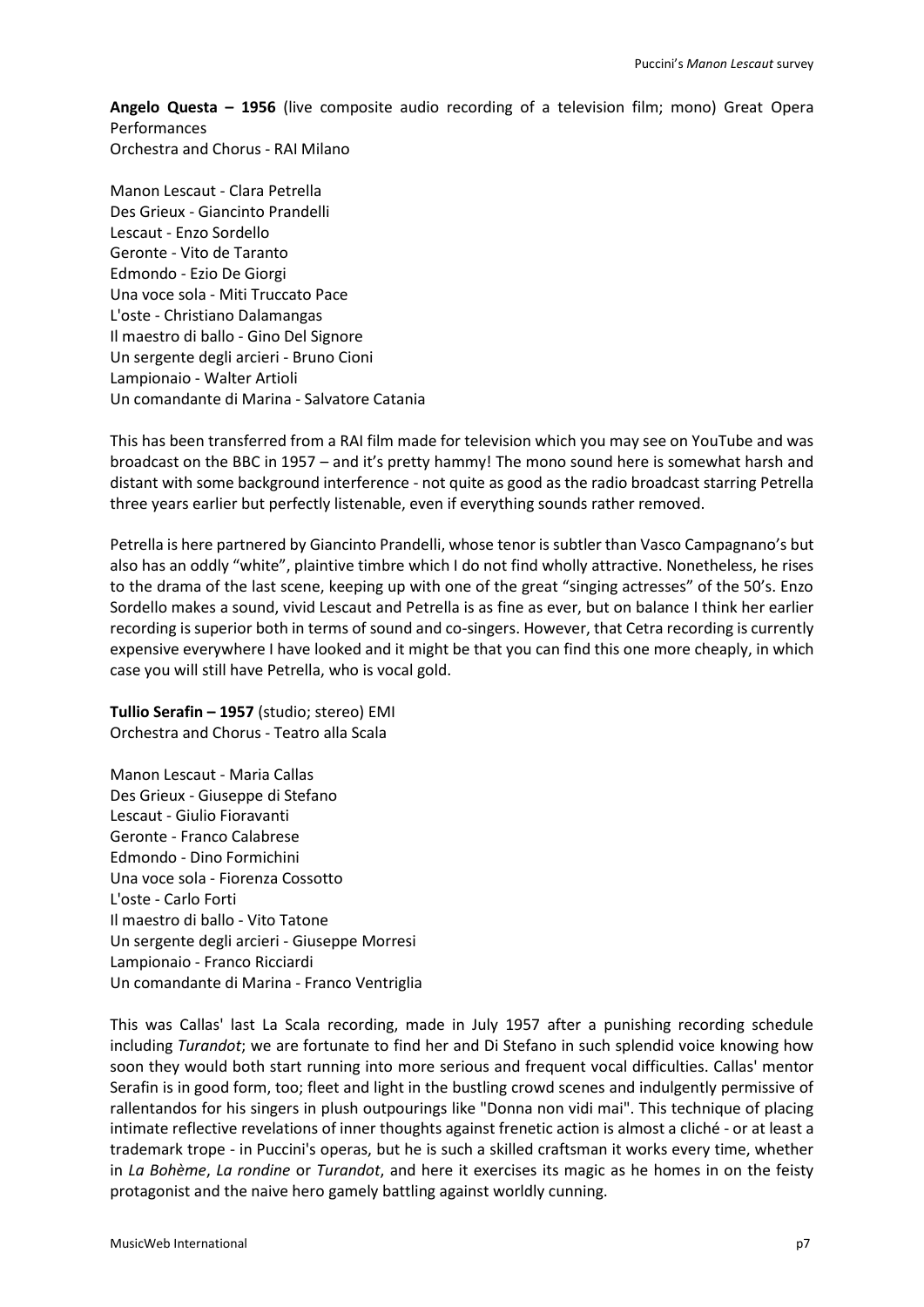What a pity that this was recorded in mono just as stereo production was about to get going, but the sound is clean, clear and well-focused. Casting is from strength, the diction of all concerned is a joy. Baritone Giulio Fioravanti is little remembered but he was also very fine in Tebaldi's *Adriana Lecouvreur* recorded in 1961. Dino Formichini is good but not as charming as De Palma for Decca – but Fiorenza Cossotto makes her mark in her little cameo role. The two principal singers are in good form: Di Stefano is a really credible, impassioned Des Grieux, making the most of the words and singing out thrillingly, although occasionally his tone turns "white" and "shouty" – unlike the young Del Monaco, who is vocally phenomenal. It is also apparent that Callas is singing carefully and even holding back a little in the earlier two Acts but this is could be as attributable to characterisation as caution; she is a credible ingénue; the morbidezza of "in quelle trine morbide" is enchanting, the flap on the B flats less and some curdled high notes so. Her lower register is brought in to devastating effect in the final scene and the culminating tragedy is deeply affecting, both singers giving it their emotional all. However, I don't see that the flaws are any more salient than recordings Walter Legge sanctioned for immediate release and in many ways this one is artistically superior.

Despite my enthusiasm for this recording, reacquaintance with it just after having played the equivalent studio recording from Decca with Tebaldi and Del Monaco, brought into focus the leading pair's vocal blemishes and the inadequacy of its mono sound compared with Decca's excellent early stereo set – stereo, even though it was recorded three years earlier, owing to Walter Legge's absurd resistance to the new technology. On balance, my inclination is towards Decca rather than EMI, but personal preference is subjective.

**Fulvio Vernizzi – 1964** (live; mono) Eklipse; Bella Voce; House of Opera Orchestra - Omroep Amsterdam Chorus - Groot Omroep Amsterdam

Manon Lescaut - Magda Olivero Des Grieux - Umberto Borso Lescaut - Fernandino Lidonni Geronte - Giovanni Foiani Edmondo - Mario Carlin L'oste - Jo Bruivencamp Il maestro di ballo - Mario Carlin Un sergente degli arcieri - Giovanni Fojani Lampionaio - Mario Carlin Un comandante di Marina - Giovanni Fojani

The first indications here are promising: the mono sound is clean and clear, with only a little hiss, the conducting is spritely and the ubiquitous comprimario tenor Mario Carlin sings a neat Edmondo. Giovanni Foiani makes a resonant, sturdy Geronte, too; additionally, both sing two more minor roles each. Much less welcome is the laboured, throaty singing of tenor Umberto Borso and a weak, wobbly Lescaut, who between them pretty much puts paid to the attractions of this live recording, despite the presence of a positively youthful – at 54 – Magda Olivero. After all, we are fortunate to have her later recording from Caracas in fair sound and with a superior cast, when she sounds very little different despite the passage of time. Unless you are an Olivero completist, skip this.

**Bruno Bartoletti – 1971** (studio; stereo) EMI Orchestra - New Philharmonia Orchestra Chorus - Ambrosian Opera Chorus

Manon Lescaut - Montserrat Caballé Des Grieux - Plácido Domingo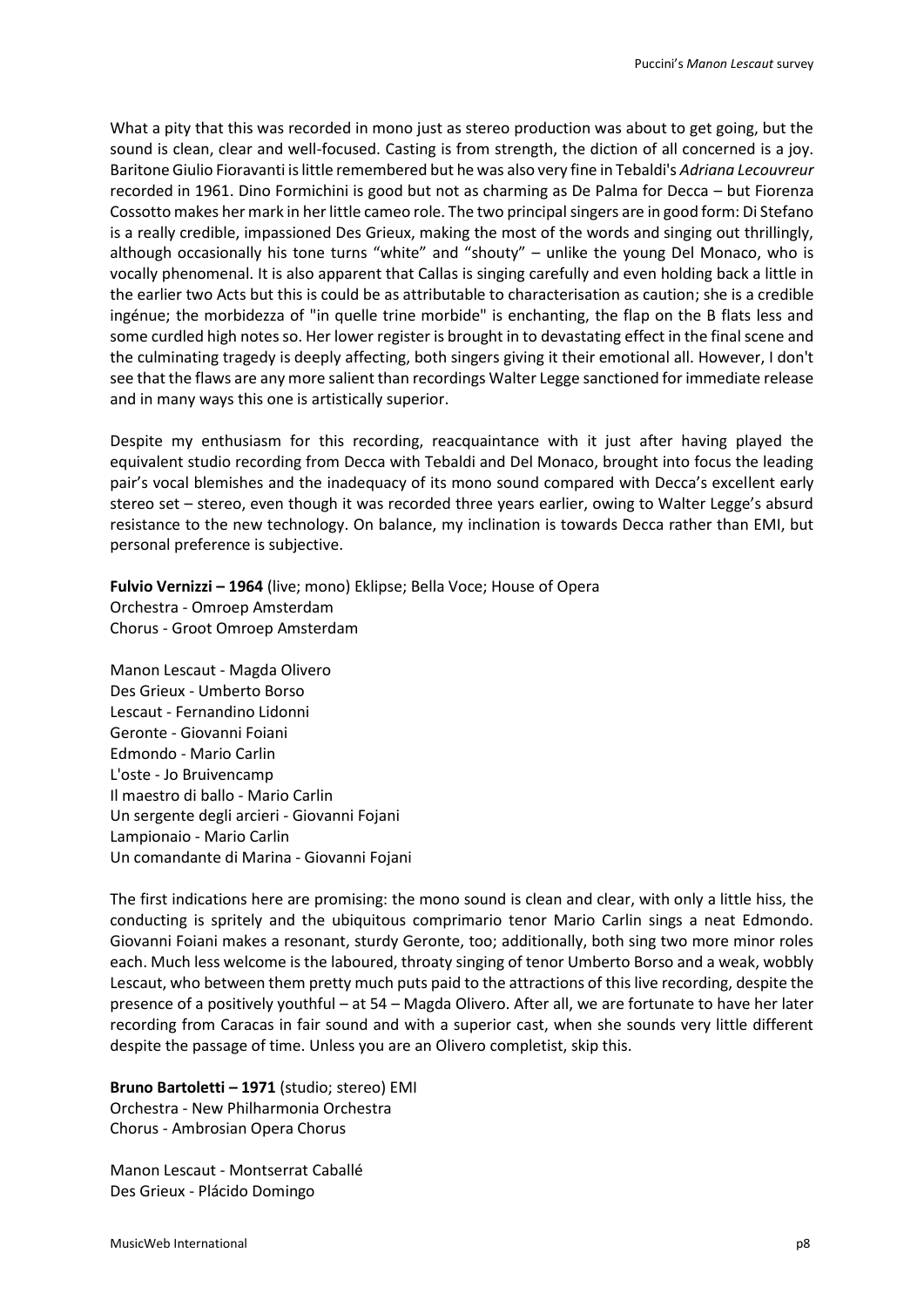Lescaut - Vicente Sardinero Geronte - Noel Mangin Edmondo - Robert Tear Una voce sola - Delia Wallis L'oste - Richard Van Allan Il maestro di ballo - Bernard Dickerson Un sergente degli arcieri - Robert Lloyd Lampionaio - Ian Partridge Un comandante di Marina - Gwynne Howell

A fleet, nimble overture sets a pleasing tone, then we are brought down to earth by the nasal bleat of Robert Tear's horribly constricted tenor. Edmondo is a sizeable secondary tenor role and it is either sung by a gifted comprimario or a young tenor on the up; several promising singers, such as Robert Gambill and Ramón Vargas, have recorded it at the outset of their careers. It matters that Edmondo should be blithe and charming; Tear isn't. Aural balm and compensation arrive in the person of a young Domingo only he doesn't sing "Tra voi belle, brune e bionde" with much charm; it is a laboured account but he is much better in "Donna non vidi mai" which soars passionately. Further disappointment occurs on first hearing Caballé; the matronly tone and glottal catch in her soprano are completely inimical to portraying a flighty teenager - she makes a sixty-year-old Olivero sound youthful. Obviously she does some lovely things, especially the famous floated top notes and she sings a gorgeous "In quelle trine morbide" "à la grande dame", but dramatically she is quite inert. Nor do I find Bartoletti especially expressive; in fact, the Intermezzo, for example, is a bit stilted and his conducting in general uninspired.

As in his live recording the following year, Vincente Sardinero is an exemplary Lescaut, making the most of an ungrateful part and the smaller, supporting roles benefit from some luxury casting employing some fine British singers such as three basses Robert Lloyd, Richard Van Allan and Gwynne Howell and tenor Ian Partridge, while New Zealander Noël Mangin makes a fine, fruity Geronte.

I am aware that others rate this much more highly than I do, but for me it doesn't really "click" and remains dull and studio-bound.

**Michelangelo Veltri – 1972** (live; stereo) Opera d'Oro; Opera Depot Orchestra and Chorus - Teatro Teresa Carreno (Caracas)

Manon Lescaut - Magda Olivero Des Grieux - Richard Tucker Lescaut - Vicente Sardinero Geronte - Eugene Green Edmondo - Bernard Fitch Una voce sola - Aurora Cipriani L'oste - Alfredo Izquierdo Il maestro di ballo - Bernard Fitch Un sergente degli arcieri - Boris Serdoz Lampionaio - Bernard Fitch Un comandante di Marina - José Montenegro

I was initially prepared to discount this recording for reasons of its relatively poor, harsh sound but became so absorbed listening to it that I had to relent. Olivero was over sixty when this performance was recorded and hardly sounds like a teenage ingenue, but the control and intensity of her singing are simply remarkable and you would not say that she sounds as mature as, for example, Albanese. The famous floated pianissimi and diminuendi are breathtaking and she absolutely nails her top C. One reason why she kept her voice well into old age was that she had a developed lower register, which she uses to telling effect in the final scene. Some find the histrionics and willingness there to sacrifice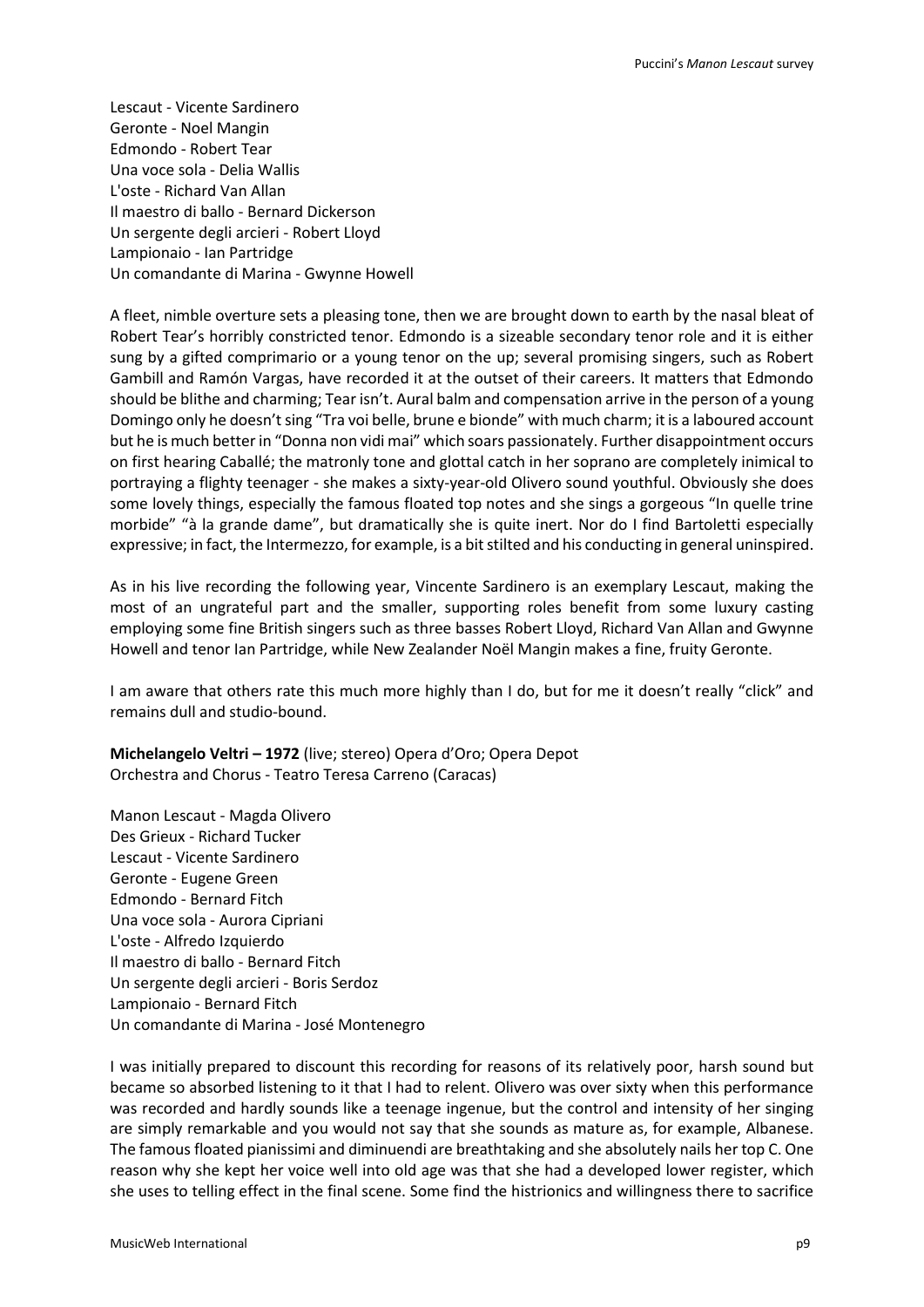vocal beauty to dramatic impact overdone, but it was clearly highly effective on stage – pity about the vile tuning in the brass in the last four chords, though….

Tucker was in his late fifties here and singing thrillingly, all-out, with little subtlety but sounding suitably rakish in "Tra voi belle, brune e bionde" and bringing the house down in "Donna non vidi mai", as does Olivero with "In quelle trine morbide" - and Sardinero is a superb Lescaut, better than I have ever heard him and almost the equal of any other, with the exception of Merrill for Perlea. The conducting from a conductor unknown to me is excellent – fluid, warm and impassioned and the orchestra, if rather edgy, is perfectly audible throughout its range. The supporting cast is first-rate, too – some lovely, if unknown (to me) voices.

Only Callas equals Olivero for intensity and her voice isn't quite as secure. Don't shoot me for recommending this, ropey sound notwithstanding, but put it down to my whim and be prepared to exercise tolerance.

**Giuseppe Sinopoli – 1983** (studio; digital) DG Orchestra - Philharmonia Orchestra Chorus - Covent Garden

Manon Lescaut - Mirella Freni Des Grieux - Plácido Domingo Lescaut - Renato Bruson Geronte - Kurt Rydl Edmondo - Robert Gambill Una voce sola - Brigitte Fassbaender L'oste - George Macpherson Il maestro di ballo - John Fryatt Un sergente degli arcieri - Handel Thomas Lampionaio - Mark Curtis Un comandante di Marina - John Tomlinson

Two peculiarities which militate against the impact of this recording are that to my ears the voices are sometimes set too far back in the sound picture – but no-one else seems to mind or, at least, has remarked on that – and Sinopoli makes constant vocal interjections and accompaniments – although again, no-one else has voiced any irritation in the reviews I have encountered. Sinopoli is, as ever, very free and flexible with his use of rubato and point-making, which is for some obtrusive and others expressive. If you add to those factors my personal inability to get along with what I hear as Bruson's windy, bleating baritone and Rydl's lumpy bass, then you will appreciate that my response to this recording, which otherwise has much going for it, includes reservations.

Freni is obviously in somewhat more youthful and fresher voice than for Levine almost a decade later and sings beautifully; she holds her own for voice and drama against any other Manon. However, I do find that Domingo's tenor, compared with his earlier performance for the otherwise dull Bartoletti set, too frequently sounds rather thin, nasal and even a tad strained, especially on top notes, when, surprisingly, he is drowned out by Freni at climactic points in their big duets. Gambill is a pleasant, lightweight Edmondo and Fassbaender gives us a fine cameo in the madrigal; otherwise the supporting cast is mediocre.

You may feel differently and I advise you to test your reactions by sampling this on YouTube before committing to a purchase; despite my admiration for Freni, who really is the star here, and the energy of Sinopoli's conducting, my taste does not extend to recommending it over several other recordings which fall more gratefully on my ear.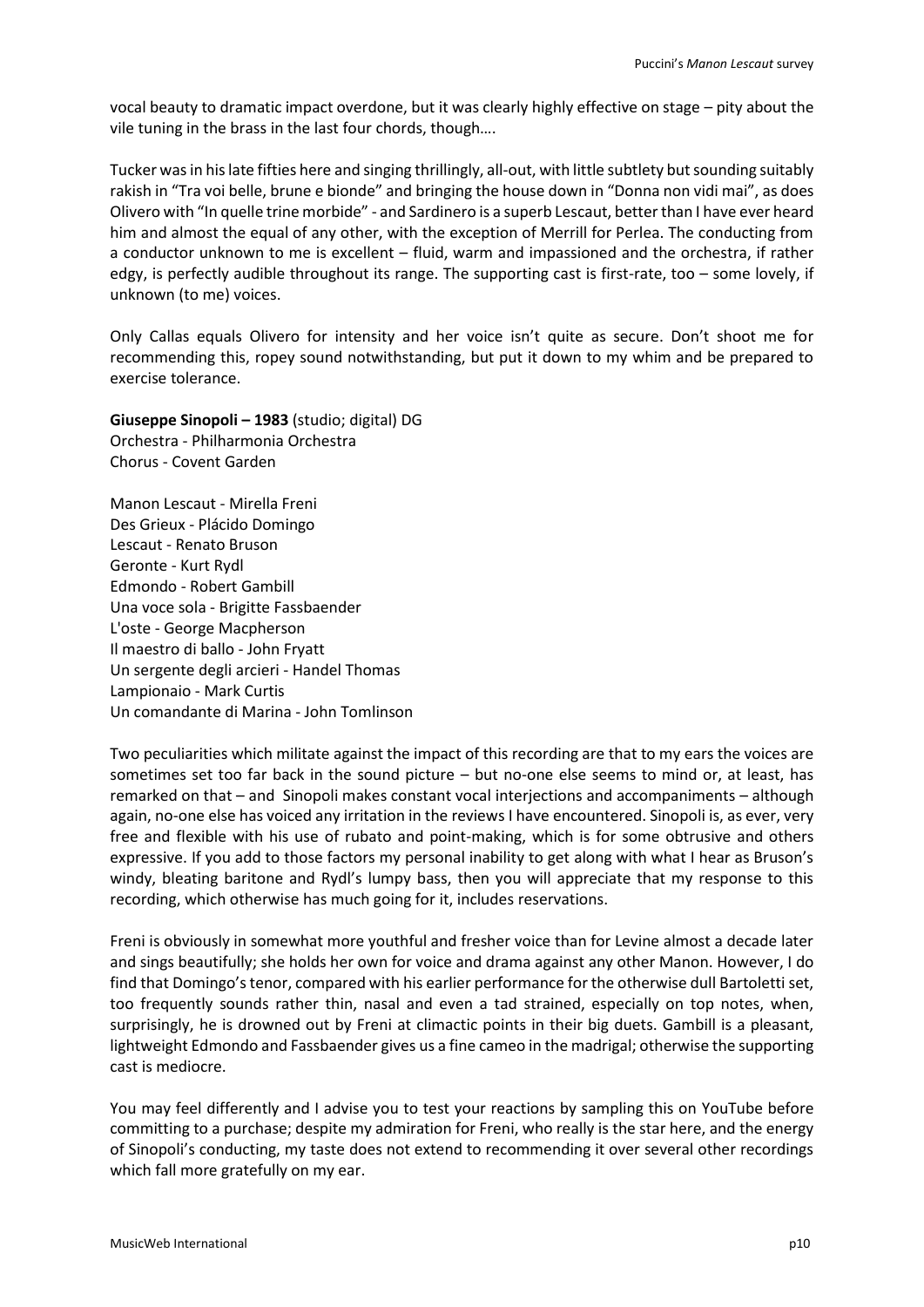**Riccardo Chailly – 1987** (studio; digital) Decca Orchestra and Chorus - Teatro Comunale di Bologna

Manon Lescaut - Kiri Te Kanawa Des Grieux - José Carreras Lescaut - Paolo Coni Geronte - Italo Tajo Edmondo - William Matteuzzi Una voce sola - Margarita Zimmermann L'oste - Ledo Freschi Il maestro di ballo - Piero De Palma Un sergente degli arcieri - Giorgio Tadeo Lampionaio - Carlo Gaifa Un comandante di Marina - Natale de Carolis

Some reviewers have been fairly uncomplimentary about this recording. Chief among the complaints are three accusations: that Kiri Te Kanawa lacks temperament, that Carreras shouts and that overall the enterprise feels "studio-bound".

I would add to that list of putative objections my own certain aversion to the first voice we hear: William Matteuzzi's nasally bleating tenor; as far as I am concerned, Carreras' entrance marks a welcome improvement in tenorial quality and his voice continues to give me pleasure throughout, despite moments of ungainliness and forcing. The incipient beat is largely unobtrusive and the tone is secure, although it is true that he is rather stentorian of delivery; there isn't so much lilt or wink in his opening assault on "Tra voi belle, brune e bionde" – although it is impressive as sheer vocalisation. He has moments of tenderness, as in his first approach to Manon, "Cortese damigella" and his "Donna non vidi mai" is impassioned.

Regarding the supposed lack of "desperate passion" from Te Kanawa, she was never going to bring to Manon's plight the kind of verismo attack and spinto heft we hear from the likes of Callas and Olivero in the final scene, but my goodness, so much of what she does is so sheerly beautiful and her phrasing so exquisite, that I can forgive her any deficiencies in vehemence. Hers is a sad, vulnerable, loveable Manon; no other soprano has sung the role so movingly. The real deficiency in her singing is her underdeveloped lower register, but she had sung the role successfully on stage at Covent Garden previous to recording it here and it shows.

The supporting cast is strong, led by a firm-voiced Paolo Coni, and the veteran Italo Tajo certainly sounds like an aging beau.

Chailly conducts in a spritely and propulsive fashion. He is less interventionist than Sinopoli which will be good news for some and I hear nothing claustrophobic or stilted in the sound or production; to my ears it is a typical product of Decca's habitually first-rate engineering. The orchestra might not be first rank but they play *con amore*.

If you want a more extrovert and demonstrative Manon in combination with a conversely more refined Des Grieux, this will not be for you, but I certainly relish the combination here as it stands.

**James Levine – 1992** (studio; digital) Decca Orchestra and Chorus - Metropolitan Opera

Manon Lescaut - Mirella Freni Des Grieux - Luciano Pavarotti Lescaut - Dwayne Croft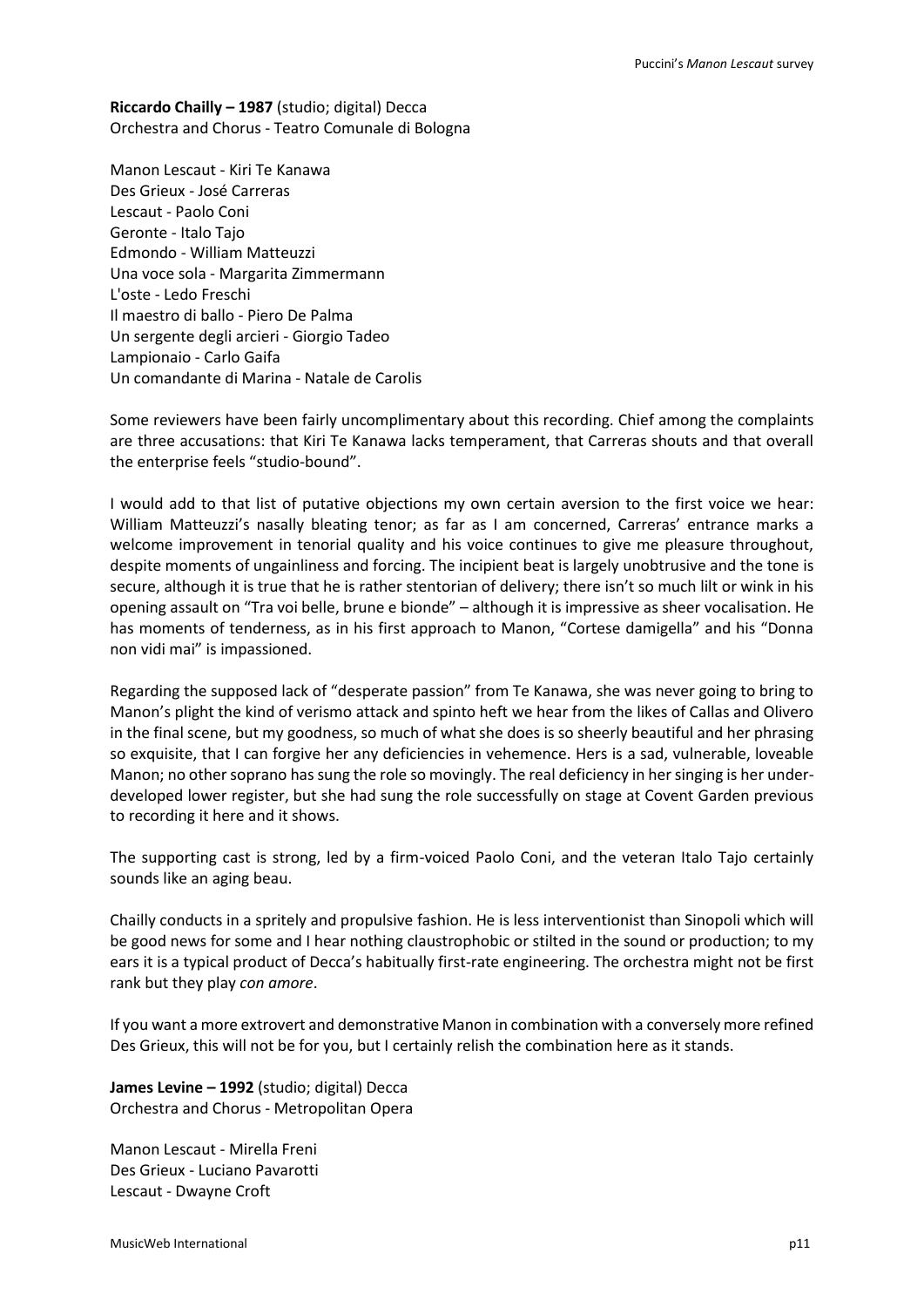Geronte - Giuseppe Taddei Edmondo - Ramón Vargas Una voce sola - Cecilia Bartoli L'oste - Federico Davià Il maestro di ballo - Anthony Laciura Un sergente degli arcieri - James Courtney Lampionaio - Paul Groves Un comandante di Marina - Federico Davià

After listening to so many artistically superb and sonically deficient recordings, I found it such a pleasure and relief to re-encounter Decca's unimpeachable digital sound here. It makes a change simply to pronounce it perfect and move on to its aesthetic virtues.

This is a production cast in depth, albeit with four veteran singers, three of whom take leading parts you have to smile at the "team photo" with Levine, as in truth, the fragrant Miss Freni apart, it looks like a reunion of the front row of a rugby team - but we also have the youthful tenor Ramón Vargas singing with charm and admirable legato as Edmondo and baritone Dwayne Croft as a similarly sappy, lean-voiced Lescaut, as good as Sardinero and suaver, if less virile, than Merrill. There is no particular reason why he should not sound young though of course that jars a little with Freni's older voice, as they are playing siblings. It doesn't matter too much; Freni hardly sounds as mature as other exponents of Manon, such as Olivero, Caballé and Albanese.

Freni is in fact in remarkable voice and always had a gift for conveying charm, vulnerability and pathos – all qualities central to Manon. There is some loosening of her vibrato and a little cloudiness in her lower register, but otherwise she sounds very much as she did in the 70's. Her characterisation of Manon is actually more pointed and detailed than it was for Sinopoli almost a decade previously and her chemistry with Pavarotti is palpably more erotic than it was with Domingo. Her death scene is riveting; both artists give it everything.

Pavarotti - Freni's almost exact contemporary - is also a singer rejuvenated here: right from "Tra voi, belle, brune e bionde" he sounds virtually ideal, belying his 56 years, singing with cocksure confidence and the vocal equivalent of a twinkle in his eye. When he launches into "Donna non vidi mai" it is almost as if the clock has been turned back twenty years to his "La bohème" for Karajan. As with Freni, his tone has lost a little of its pristine, limpid freshness and might not be quite as pure and ringing as of yore, but the deterioration is negligible. As ever, his diction is pellucid and his way with the words telling. He signals Des Grieux's mounting passion for Manon by increasingly allowing his voice to open up and become suffused with quivering emotion; their duets are thrilling highlights.

Taddei is decidedly dry of tone – indeed, virtually voiceless and hardly the "basso brillante" Verdi specified – but that is hardly surprising given that he was 75 at the time of recording and was never anything other than a baritone. Of course, he was a brilliant vocal actor, so he carries it off. Bartoli is a bit of luxury casting in the madrigal, Paul Groves is a mellifluous Lamplighter, Davià a weak, hoarse, unsteady Captain – ships and a ha'porth of tar come to mind.

Levine attacks the first Act with his customary drive and élan, faster than most but he relaxes for Act 2, giving Freni all the time she needs to express her wistful longing for her lost love before whipping up excitement for their reunion. He makes a sumptuous job of the Intermezzo; the Met orchestra sounds the equal of any in the world. This recording is perhaps closest to that of Sinopoli, in that both recordings star Freni and have conductors given to big gestures, but I think Levine's is the more strongly cast and considerably more successful.

If you want to hear this opera in best sound sung by three principal artists at the top of their game, this is it.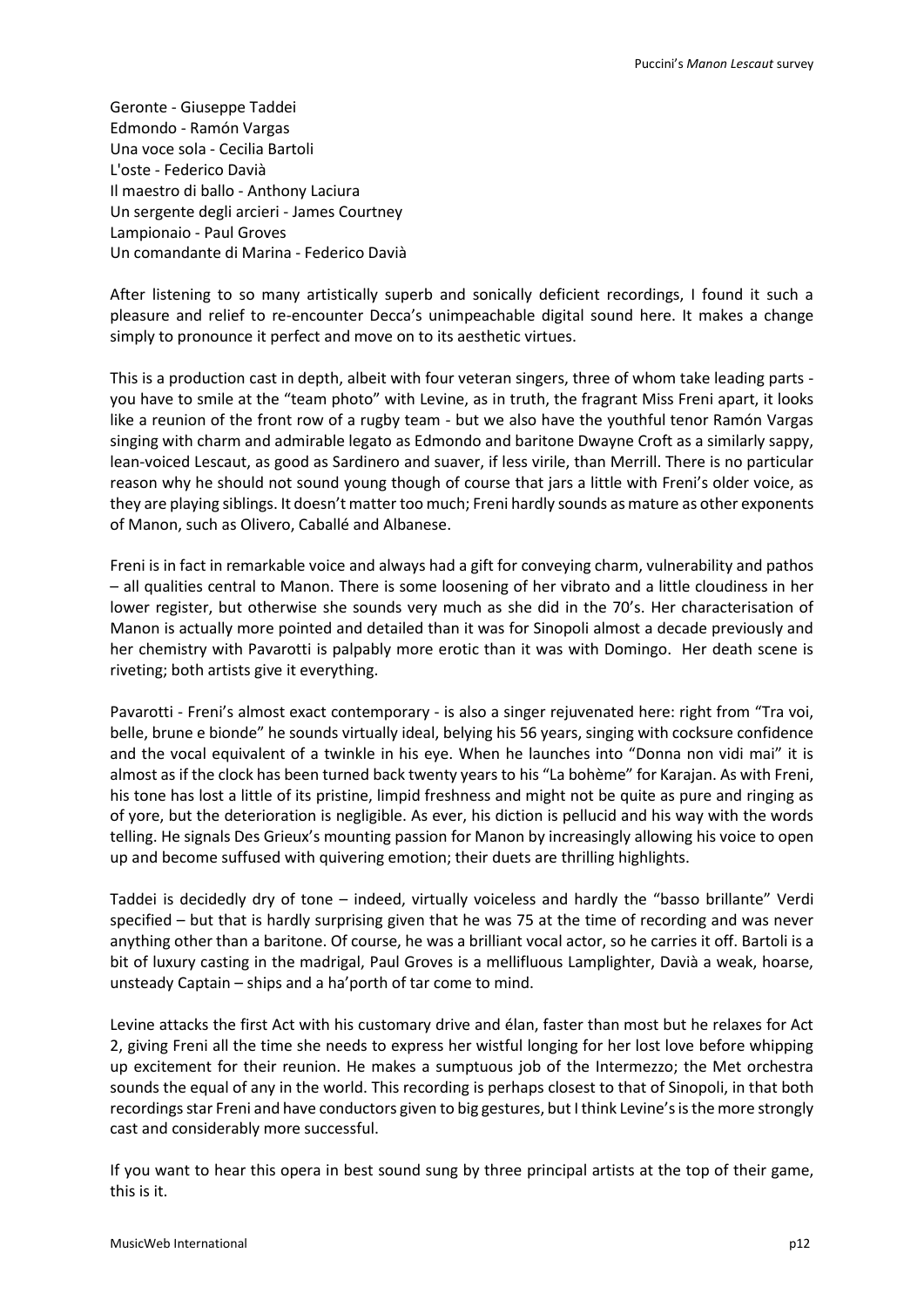**Alexander Rahbari** – 1992 (studio; digital) Naxos Orchestra - Belgian Radio and TV Orchestra Chorus - Belgian Radio and TV Gregor Choir

Manon Lescaut - Miriam Gauci Des Grieux - Kaludi Kaludov Lescaut - Vicente Sardinero Geronte - Marcel Rosca Edmondo - Donald George Una voce sola - Lucienne van Deyck L'oste - Henk Lauwers Il maestro di ballo - Ludwig Van Gijsegem Un sergente degli arcieri - Henk Lauwers Lampionaio - Ludwig Van Gijsegem Un comandante di Marina - Henk Lauwers

Cheap as chips, in excellent digital sound, with an Italian libretto and fielding a good, young cast, this is typical of Naxos' opera output. The signs are instantly promising with an energised introduction, a musical, if lightweight, Edmondo, a lively chorus and a Des Grieux who pins back your ears with a confident, ringing "Tra voi belle, brune e bionde". He is not especially varied in tone or expression and his tenor tightens somewhat as it ascends but the basics of his voice are so attractive that he presents an essentially dashing hero – and I am grateful for his omission of the usual embarrassing faux-sobbing in "Guardate come io piango". Further assurance of quality is guaranteed by the presence of veteran Vicente/Vincenzo Sardinero as Lescaut returning to a role he first recorded for Bartoletti two decades earlier and still in fine voice at 55 years old. Miriam Gauci sounds young – which indeed she was here, at 34 – and easily encompasses the wide range of emotions exhibited by Manon as she moves from perky adventurer to worldly, world-weary kept woman to doomed and desperate pioneer. She has a big, warm, unforced tone somewhat reminiscent of a combination of that of Mirella Freni and Ileana Cotrubas, although she does not quite have their distinctive vocal personalities and I wish she would plunge more whole-heartedly into her lower register for her big death scene. Her partnership with Kaludov makes me realise how often we have to compromise when it comes to the credibility of more celebrated superstars as the young lovers; this recording in many ways most successfully recreates dramatic verisimilitude. The mature skill of Sardinero's portrayal of Manon's brother, Marcel Rosca's fruity depiction of that old roué Geronte and – apart from a terrible tremolo-ridden tenor doubling up as the Lamplighter and the Dancing Master - a fine supporting cast, including a lovely madrigal singer; all help to consolidate that wholly convincing impression.

Sometimes Rahbari is a little extreme in his choice of tempi, but for the most part his direction is intelligent and sensitive; it's a pity that the famous Intermezzo is flaccid. The BRT Philharmonic (subsequently the Flemish Radio Orchestra and now the Brussels Philharmonic) might not be a worldrenowned outfit but they sound fine to me.

Whenever I do one of these surveys now, I expect a wild card to turn up – and this is it; in many ways it avoids the flaws and pitfalls of more prestigious efforts and despite the principal singers not having the charisma of illustrious predecessors such as Björling and Callas, it more successfully presents a cohesive, aesthetically pleasing account of the opera without necessarily being a top choice.

**Riccardo Muti – 1998** (live composite; digital) DG Orchestra and Chorus - Teatro alla Scala

Manon Lescaut - Maria Guleghina Des Grieux - José Cura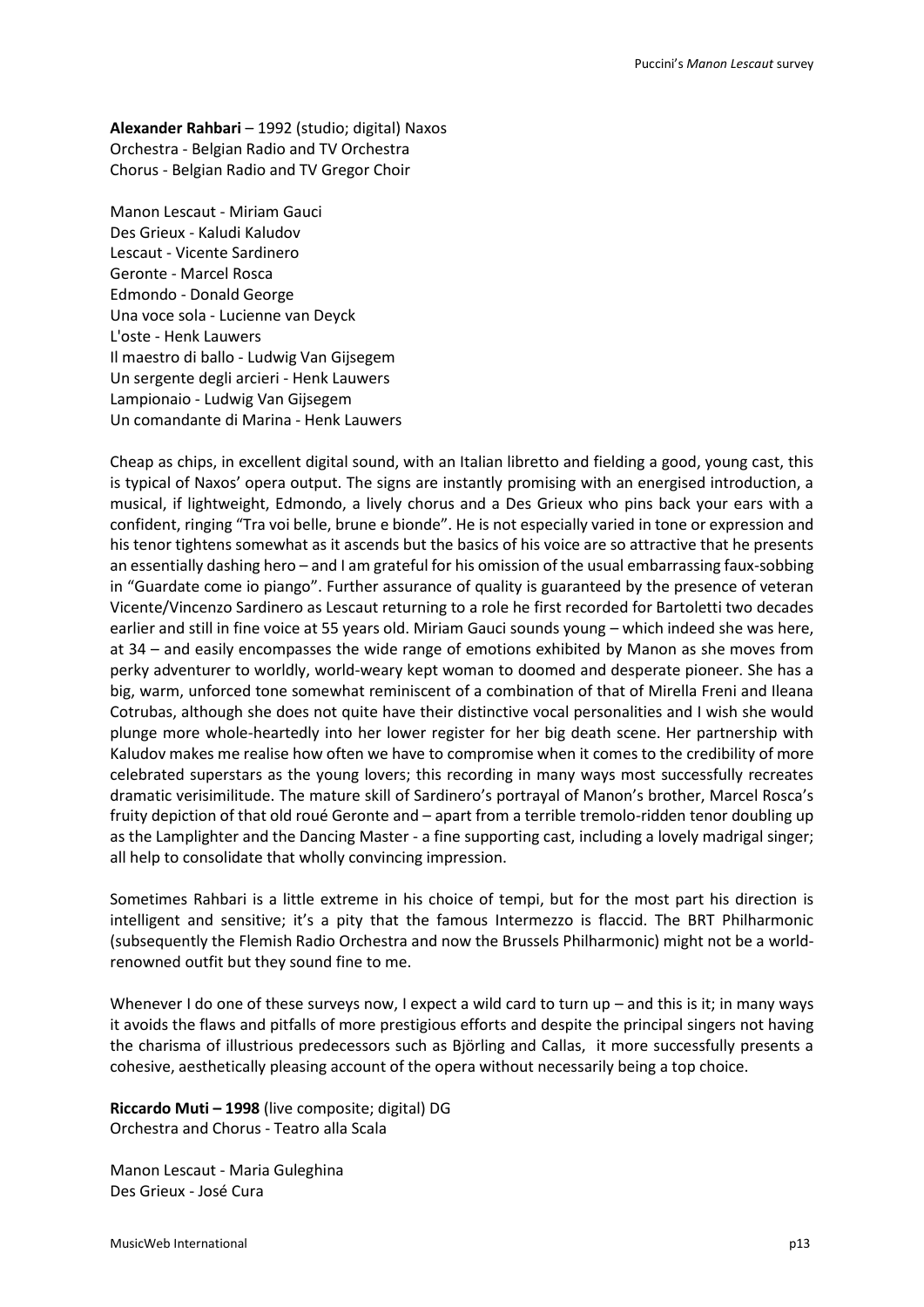Lescaut - Lucio Gallo Geronte - Luigi Roni Edmondo - Marco Berti Una voce sola - Gloria Banditelli L'oste - Orazio Mori Il maestro di ballo - Mario Bolognesi Un sergente degli arcieri - Silvestro Sammaritano Lampionaio - Ernesto Gavazzi Un comandante di Marina - Ernesto Panariello

It is often now the case that, in the context of sixty-five years of stereo recording, a half-way decent digital recording has little to offer beyond its sound quality which is superior to its predecessors. Thus the principals here have to withstand comparison with the greatest singers and inevitably are found wanting; carrying "the burden if the past" imposes on them an unfair disadvantage.

The digital sound here preserves the atmosphere of a live performance with hardly any of the drawbacks, and Muti is in one of his more flexible moods, accommodating his singers but also driving the music forward with his customary élan – and the orchestra and chorus could not be more vivacious. Doubts immediately creep in, however, regarding the singing; the first two singers we hear are tenors: Marco Berti as Edmondo has an irritating, lachrymose quality in his voice and the beginnings of a beat, then when Cura joins him, despite the wit and humour in his delivery of "Tra voi belle, brune e bionde" you can detect the same, incipient beat which eventually turned into a blaring, on-off pulse and essentially rendered his voice unbearable. That illegitimate vocal production is one of the curses of modern singing and Guleghina's Manon, too, evinces more than a touch of it. She has a huge, vibrant sound, but little purity or steadiness of tone, bringing a kind of generalised vehemence to her death scene but little pathos. The aptness of casting Guleghina and Cura is highly questionable, too: Tosca has strayed into the drawing room and her lover is more Manrico than an aristocratic, lovestruck student; neither has the ease, sparkle or charm in their timbre that we hear in more elegant, preceding exponents of their roles. Cura is an intelligent artist who sings off the text sensitively but, in plain terms, his voice is deficient; top notes flap and are even ugly and he is far less sensitive when it comes to following Puccini's markings and grading dynamics. One listens in vain for the poetry found so abundantly by superior singers. When Lucio Gallo and Luigi Roni enter as Lescaut and Geronte respectively, we cannot but hear them as two coarse, woolly singers, especially if you have Merrill and Sardinero or Calabrese and Foiani ringing in your ears.

Other reviewers are much more enamoured of this recording than I, but I cannot recommend it, given the competition; I would not choose to play it when there are several versions which capture the spirit of Puccini's invention much more faithfully and successfully.

## **Recommendations**

As is so often the case with these surveys, I find that the best sung performances clump around the extraordinarily prolific era of recording in the 50's and there is no recording from the last thirty years or so competes with earlier accounts, except, of course, in terms of recorded sound. However, one relatively recent recording in particular offers superlative artistry in digital sound, and that is Levine's 1992 set on Decca; otherwise, my choices all hail from an earlier age.

Forgive me for making what are really too many recommendations below, rather than homing in on one or two, but as I said in my introduction, this opera has been lucky on record; choose according to your own taste in voices and the degree to which you need audio-enthusiast-quality sound. Most of these can be sampled on YouTube. Whatever you choose, I would urge you to own at least one of the three recordings with Björling, who is even better than any other tenor as Des Grieux; unfortunately, all three are vintage mono. Indeed, of the choices below, only two are stereo, so the devotee of this opera might like to own at least one of those plus one with Björling as a supplement.